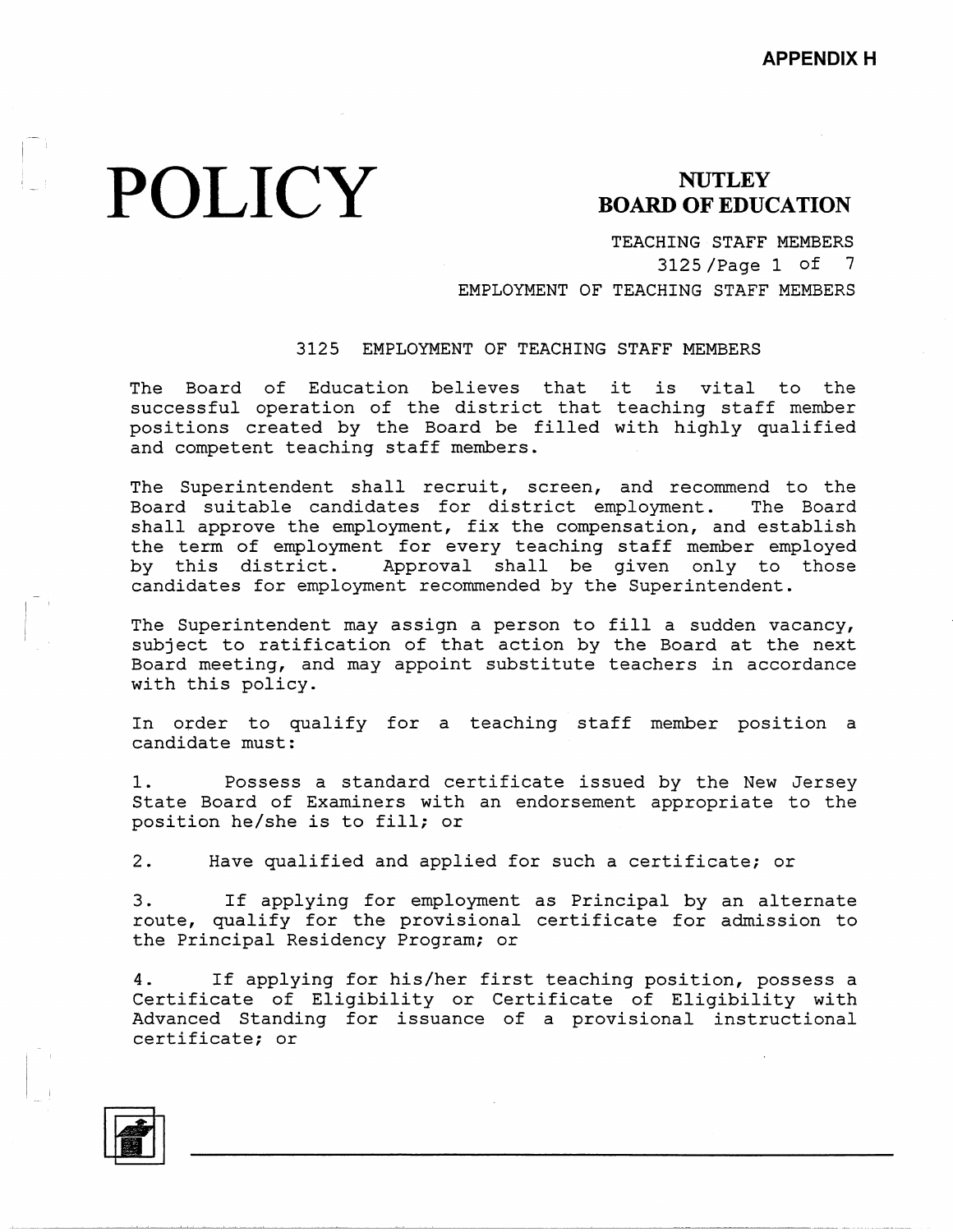**POLICY** BOARD OF EDUC

## **BOARD OF EDUCATION**

TEACHING STAFF MEMBERS 3125 /Page 2 of 7 EMPLOYMENT OF TEACHING STAFF MEMBERS

5. In the event extenuating circumstances prevent the Board from recruiting a suitable certified candidate in those endorsement areas permitted by State Board rules, possess an emergency certificate appropriately endorsed.

The Superintendent shall require visual proof of any candidate's certification or pending application for certification.

No person shall be employed in a position involving regular contact with pupils unless the Board has notice that no criminal history record information exists on file in the Federal Bureau of Investigation, Identification Division, or the State Bureau of Identification which would disqualify the individual from being employed or utilized in such capacity or position.

Criminal history record checks will be required pursuant to New Jersey Department of Education regulations and procedures. Any person to be employed by the district, other than a school bus driver, must undergo a criminal history background check. All contracted employees having regular pupil contact must undergo a criminal record history check. Approval letters will be valid only for the district or contract service provider through which the person to be employed made application for employment.

A permanent employee hired prior to October 8, 1986, who applies for and is selected for a different position in the district is "grandfathered" and not required to undergo a criminal history background check. An employee hired after October 8, 1986 for a position without regular pupil contact and later receives a position with pupil contact, must undergo a criminal history background check at the time of transfer to the new position.

Individuals who provide volunteer services and pupil teachers are not subject to this criminal history record information requirement. An individual shall be permanently disqualified from employment or service in the school district if the criminal history record check reveals a record of conviction for crimes as defined in N.J.S.A. 18A:6-7.l.

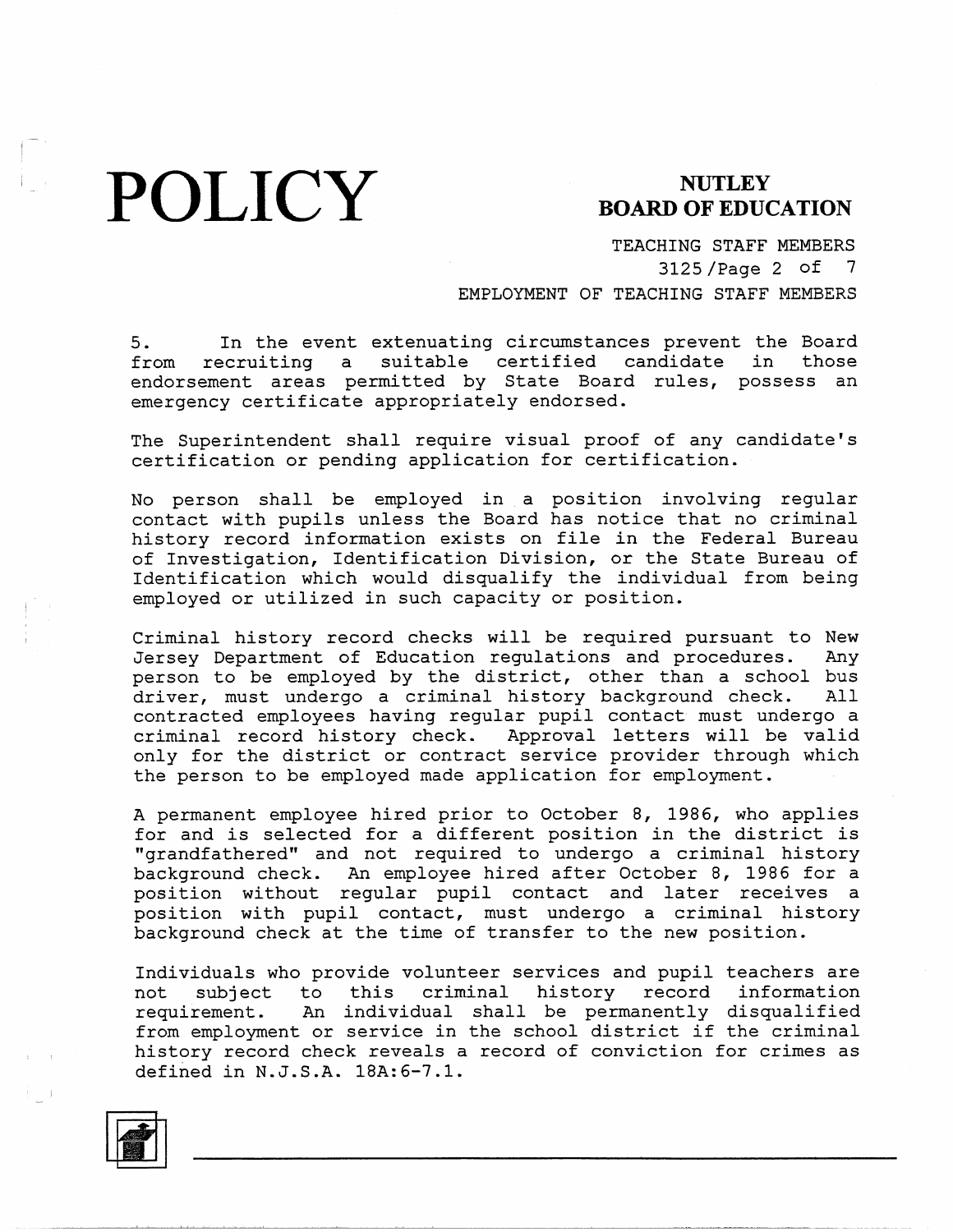POLICY BOARD OF EDUC

## **BOARD OF EDUCATION**

TEACHING STAFF MEMBERS 3125 /Page 3 of 7 EMPLOYMENT OF TEACHING STAFF MEMBERS

Substitute employees, who are rehired annually by the Board, are required to undergo a criminal history record check upon initial employment, provided the substitute continues in the employ of at least one of the districts at which the substitute was employed within one year of the approval of the criminal history record check. A substitute employee later selected for a permanent position within the district does not need to undergo a new criminal history background check provided there is no break in service in the substitute employment. A break in service is when the employee is no longer approved by the employing Board of Education. An employee who has been laid off (dismissed because of employee reduction) and is asked to be re-employed by the district and/or contractor must submit to a new criminal histo background check.

The Board or contracted service provider may employ an applicant on an emergent basis for a period not to exceed three months, pending completion of a criminal history records check if the Board or contractor demonstrates to the Commissioner of Education that special circumstances exist which justify the emergent employment as prescribed in N.J.S.A. lBA:6-7.lc. In the event the criminal background check is not completed for an emergent hired employee within three months, the Board or contractor may petition the Commissioner for an extension of time, not to exceed two months, in order to retain the employee.

No criminal history record check shall be furnished unless the applicant provided written consent to the check. The applicant shall bear the cost for the check, including all costs for administering and processing the check. The district will deny employment to an applicant if the applicant is required and refuses to submit to a criminal history background check.

A teaching staff member's misstatement of fact material to his/her qualifications for employment or the determination of his/her salary will be considered by the Board to constitute grounds for dismissal.

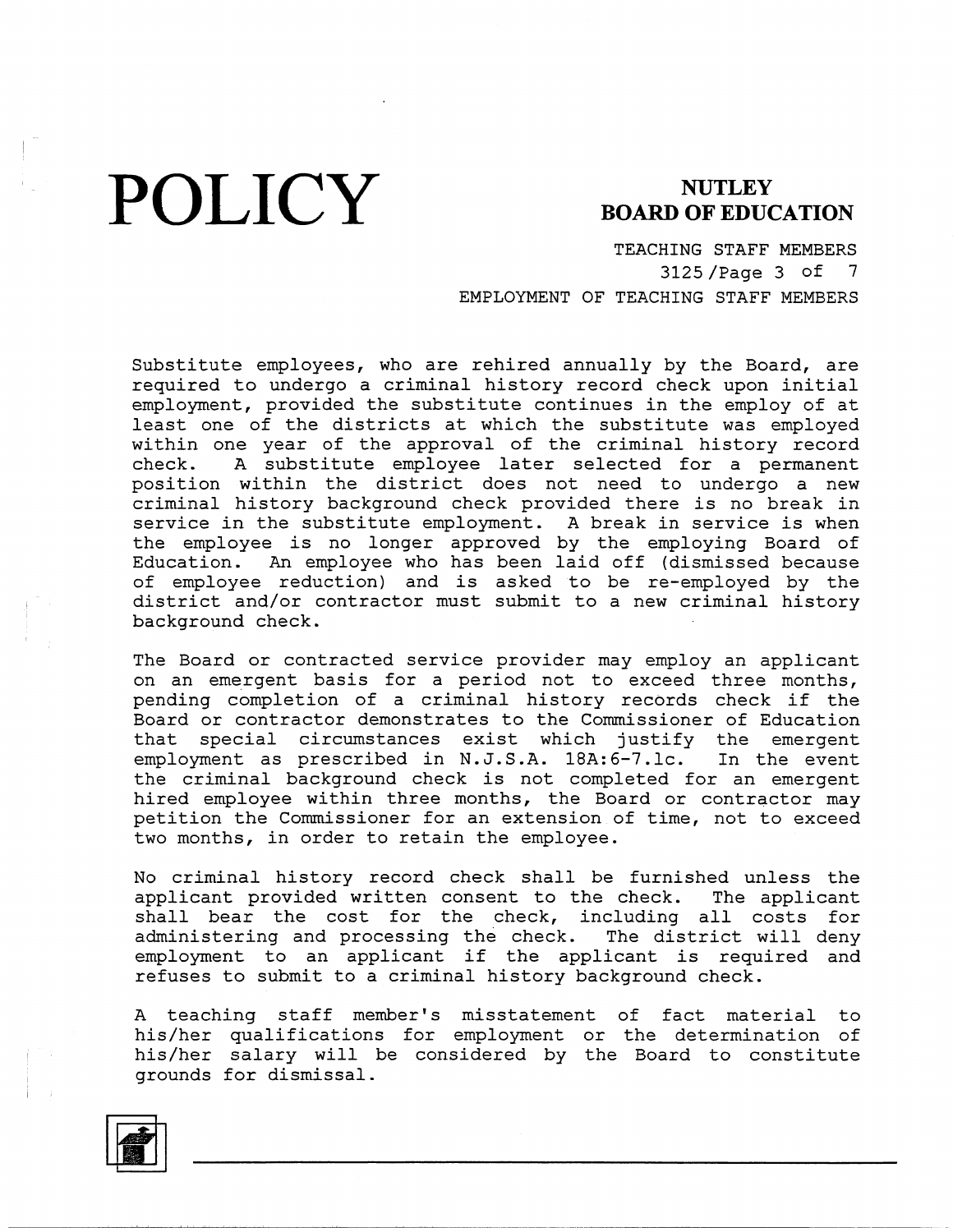# **POLICY**

### **NUTLEY BOARD OF EDUCATION**

TEACHING STAFF MEMBERS 3125 /Page 4 of 7 EMPLOYMENT OF TEACHING STAFF MEMBERS

Nepotism

The Board will not employ but may reemploy the child, sibling, spouse, or parent, in fact or in-law, or any dependent of a Board member.

All new employees will be required, within three days of the first day of hire, to complete the federal Form I-9 and supply the documentation necessary to demonstrate the employee's identity and employment eligibility under the Immigration Reform and Control Act of 1986. Completed Forms I-9 will be retained for three years or until one year after the end of the employee's separation, whichever is longer.

Part-time Teaching Staff Members

A "part-time teaching staff member" is a member employed less than full-time. "Full-time" is employment for a full school day and a full school week; a full school day is defined by the worksite, and a full school week is five days, Monday through Friday.

Substitute Teachers

The Board will employ substitutes for absent teachers in order to ensure continuity in the instructional program and will annually approve a list of substitutes.

The Superintendent may select substitutes from the list approved by the Board to serve in the place of an absent teacher who retains an entitlement to a regular position.

Preference will be given to substitutes who are fully certified in the area for which they are engaged. A substitute who holds a county substitute certificate or a regular certificate without appropriate endorsements shall serve no more than twenty consecutive days in the same position.



-------- -----~--- ---- ----------~~---.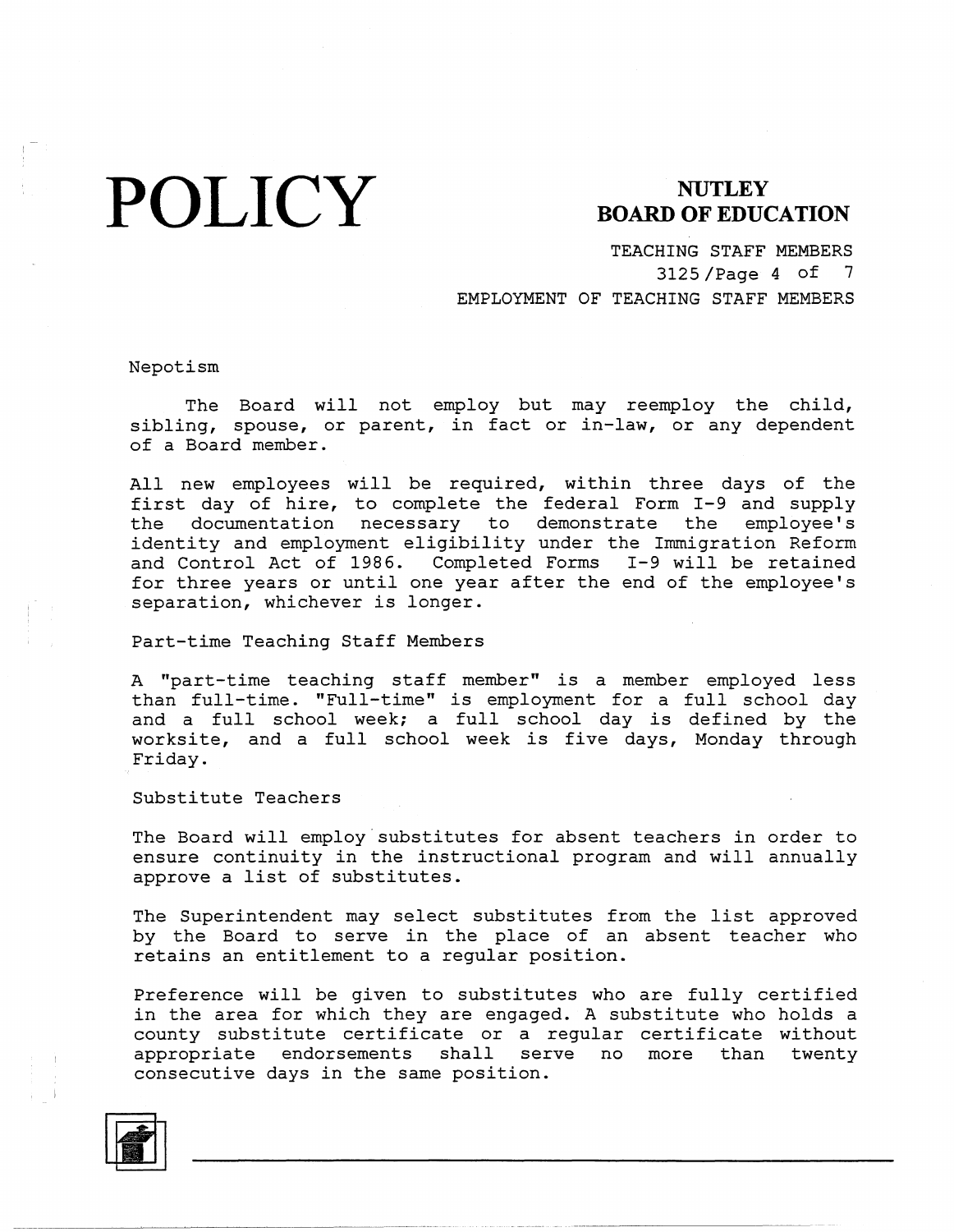**POLICY** BOARD OF EDUC

## **BOARD OF EDUCATION**

TEACHING STAFF MEMBERS 3125 /Page 5 of 7 EMPLOYMENT OF TEACHING STAFF MEMBERS

A substitute teacher shall follow the daily lesson plan provided by the regular teacher and, when that plan is exhausted, the instructions of the Principal. A substitute may not plan or direct an instructional program except as expressly permitted by the Superintendent.

Short-term substitute teachers shall be compensated by a two-step per diem wage established annually by the Board and will receive no other benefits.

In order to meet the needs of the district in circumstances deemed exceptional by the Supperintendent, he or she shall be empowered to adjust the rates, in his or her discretion, and to recommend the change to the Board accordingly.

Service as a substitute will not count toward the accrual of tenure or seniority.

Summer Enrichment Program

The Board shall approve the employment, fix the compensation, and set the term of employment for each person employed in the Summer Enrichment Program established for this district. The Board will employ only those candidates recommended by the Superintendent.

Service as a Summer Enrichment Program teacher will not count toward the accrual of tenure or seniority.

Nutley Board of Education Extended Day Program (EDP)

The Board shall approve the employment, fix the compensation, and set the term of employment for each perso employed in the Extended Day Program established for thi district. All supervisor and instructors must be certificated teachers. The Board will employ only those candidates recommended by the Superintendent. Service as an Extended Day Program teacher will not count toward the accrual of tenure or

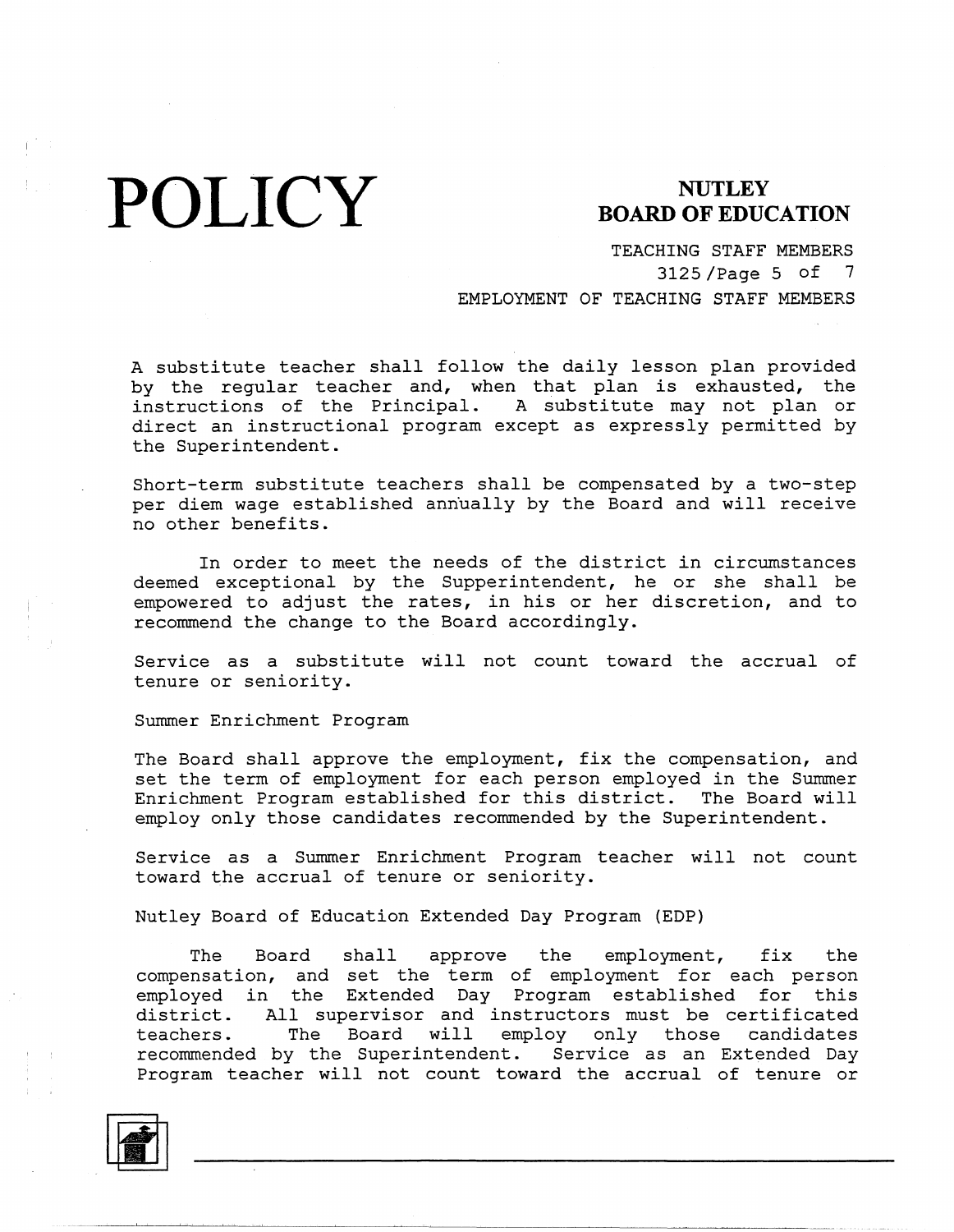# **POLICY**

### **NUTLEY BOARD OF EDUCATION**

TEACHING STAFF MEMBERS 3125 /Page 6 of 7 EMPLOYMENT OF TEACHING STAFF MEMBERS

seniority.

Athletic Coaches

The Board authorizes the Superintendent to recommend the employment of qualified coaches for the district interscholastic and intramural athletic programs. The Board will employ as athletic coaches only those persons who have experience in and knowledge of the specific sport, are properly certified, and possess the personal characteristics that qualify them to serve as role models to the pupils they coach.

An athletic coach whose duties include the athletic training of pupil athletes will be designated an athletic trainer and must be registered by the State Board of Medical Examiners as an athletic trainer.

The Superintendent shall advertise a vacancy in a coaching position by posting notice of the vacancy in this school district and by simultaneously advertising the vacancy by appropri $\cdot$ means throughout the region. The Superintendent may thereaf recommend to the Board the employment of any qualified candidate for the coaching position who possesses an instructional certificate issued by the New Jersey State Board of Examiners.

In the event that no qualified, fully certified candidate applies for the coaching position, the Superintendent may recommend to the Board a candidate who is the holder of a county substitute's certificate, provided that the Superintendent has demonstrated to the County Superintendent that the vacant coaching position has been advertised and no qualified, fully certified candidate has applied for the position; the Superintendent has attested in writing to the County Superintendent the prospective employee's knowledge and experience in the sport; and the County Superintendent has approved the employment of the candidate.

An athletic coach certificate shall be employed for a single designated sport employed under a county substitute's